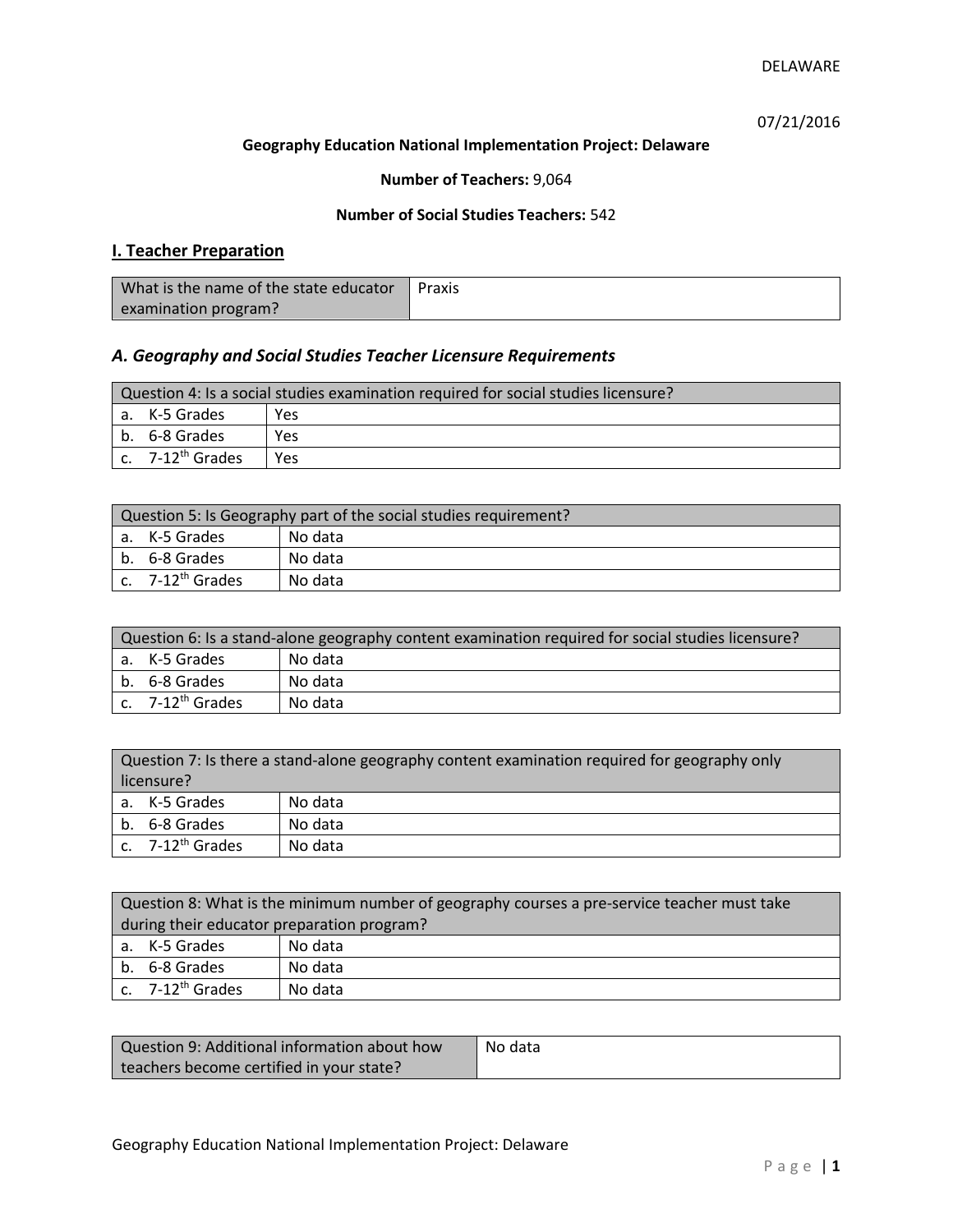# *B. Professional Development*

| Question 10: Can in service teachers receive<br>certification credit for professional<br>development courses or programs in<br>geography? | No data |
|-------------------------------------------------------------------------------------------------------------------------------------------|---------|
| Question 11: Does the state education agency<br>(SEA) provide professional development in<br>geography?                                   | No data |

# **II. Curriculum**

| Question 15: What is the name of the state   | Delaware Standards and Instruction: Social Studies |
|----------------------------------------------|----------------------------------------------------|
| standards?                                   |                                                    |
| Question 16: How are the state standards     | No data                                            |
| presented by grade level?                    |                                                    |
| Question 17: When were the standards last    | Last 2 years                                       |
| revised?                                     |                                                    |
| Question 18: Are there plans for revision to | Within 5 years                                     |
| the state standards?                         |                                                    |
| Question 19: Is geography included in the    | No data                                            |
| state standards?                             |                                                    |
| Question 20: How are the geography           | Geography standards are organized by strand        |
| standards organized?                         |                                                    |
| Question 21: What framework and/or           | No data                                            |
| documents were used?                         |                                                    |

# **Question 22: What general topics are included?**

No data

| Question 23: What is the total number of credit | 24 credit hours |
|-------------------------------------------------|-----------------|
| hours required for high school graduation?      |                 |
| Question 24: What is the total number of social | 3 credit hours  |
| studies credit hours required for high school   |                 |
| graduation?                                     |                 |
| Question 25: What is the total number of        | 9 credit hours  |
| geography credit hours required for high school |                 |
| graduation?                                     |                 |

| Question 26: What geography courses will students typically experience? |                              |         |
|-------------------------------------------------------------------------|------------------------------|---------|
|                                                                         | a. K-5 Grades                | No data |
|                                                                         | b. 6-8 Grades                | No data |
|                                                                         | c. 7-12 <sup>th</sup> Grades | No data |